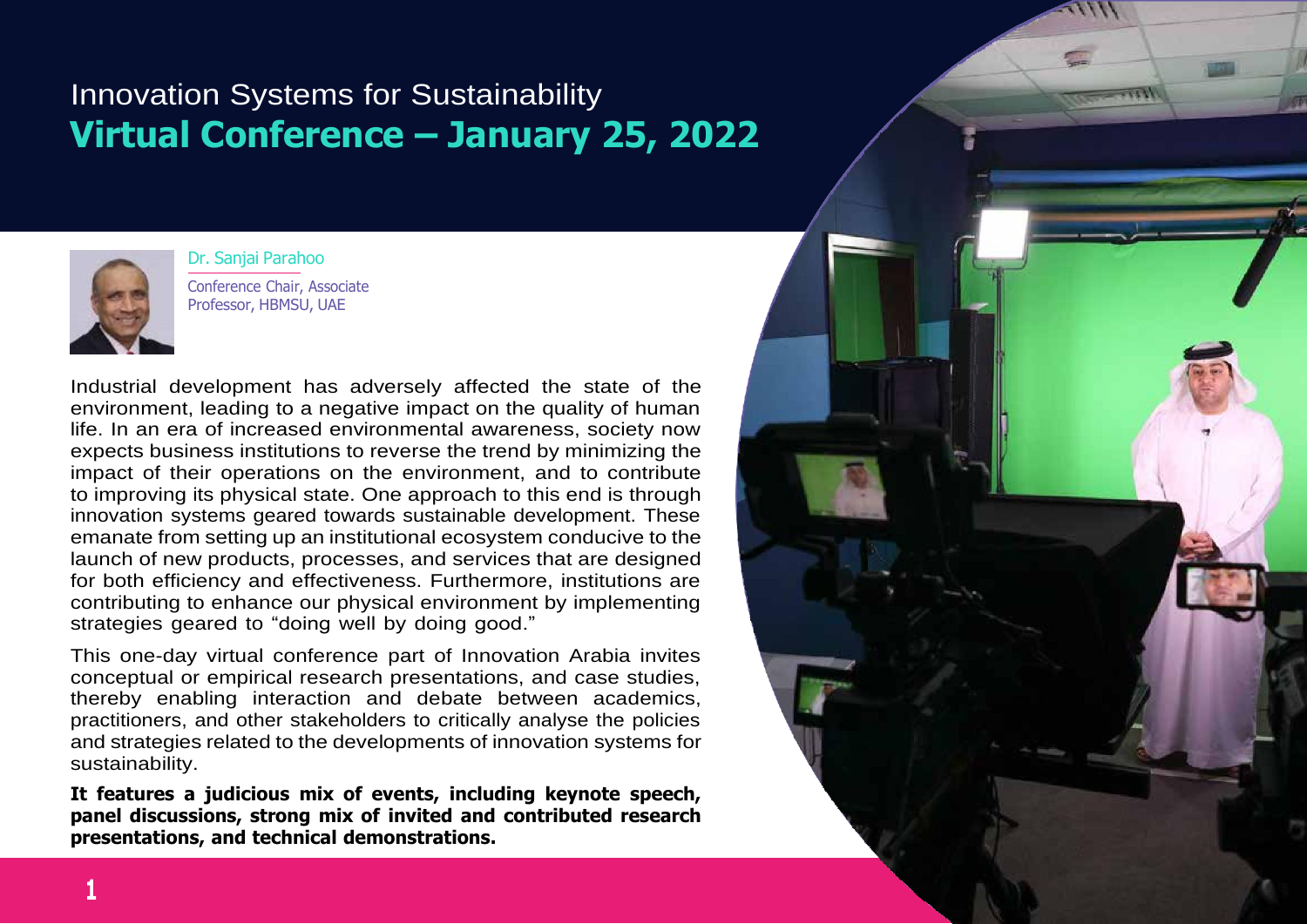# Innovation Systems for Sustainability **Virtual Conference – January 25, 2022**

**Adoption of environmental quality standards, lean production, and environmental performance**

**Sustainable supply chains**

**Consumer adoption of green products and the marketing of sustainable business initiatives**

**Regulatory mechanisms, such as voluntary programs that act as information diffusion programs**

**Antecedents of environmentally beneficial activities**

**Social Entrepreneurship**

**Healthcare Innovations for addressing Covid-19**

**Innovations in Teaching and Learning in online environments**

**Topics**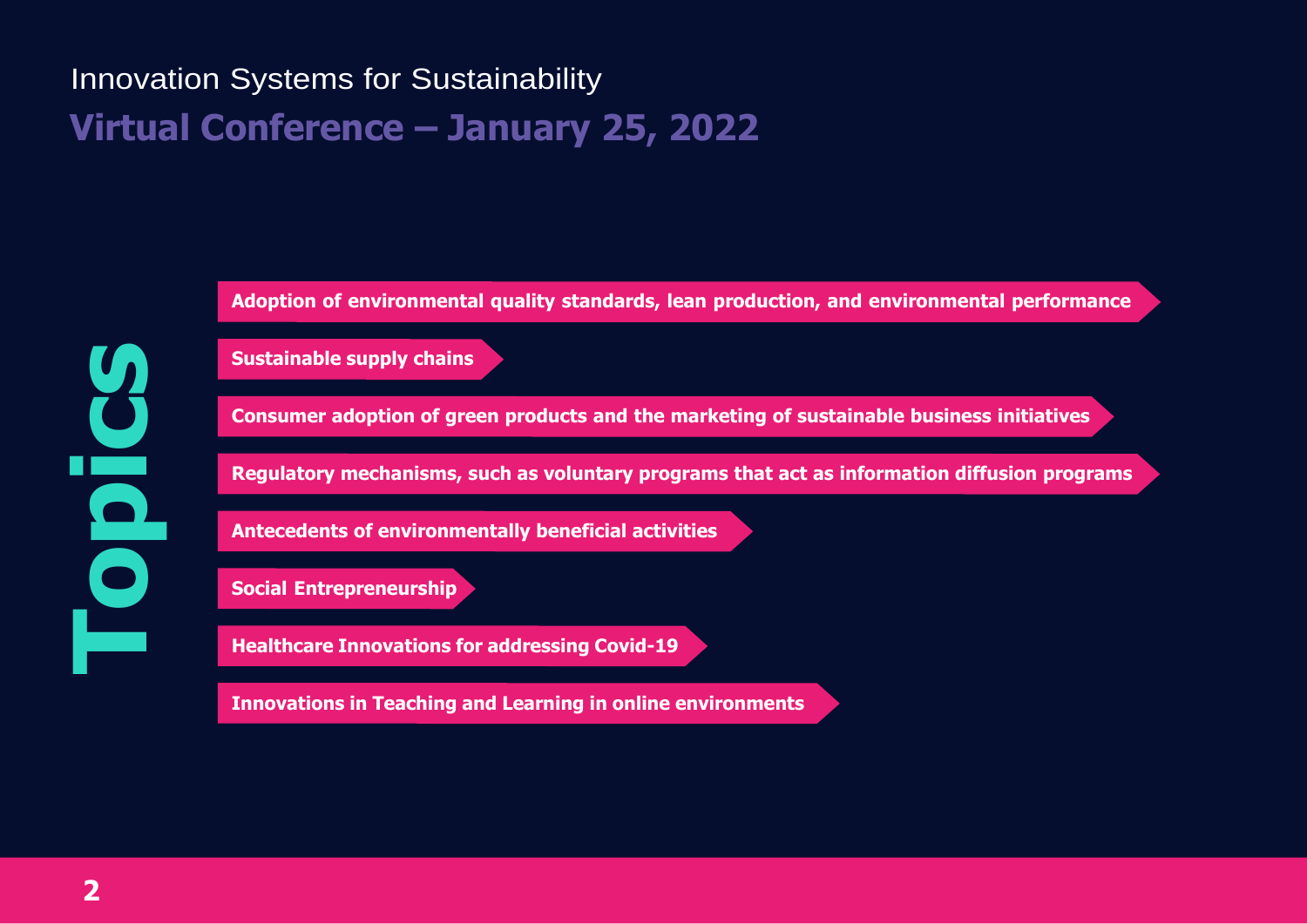### IA 15 Conference: **Innovation Systems for Sustainability**

**25 January 2022**

| $10:00 - 10:15$ | <b>PUBLIC SESSION</b>                                                                                                                            |  |  |  |
|-----------------|--------------------------------------------------------------------------------------------------------------------------------------------------|--|--|--|
|                 | Welcome Note: Dr. Fahad Al Saadi, Vice Chancellor for Learners Development, Head of IA15 Conference Hamdan Bin Mohammed Smart University, UAE    |  |  |  |
|                 | Note from the Chair of the Scientific Committee: Prof. Ahmed Ankit, Chair of the Scientific Committee, Hamdan Bin Mohammed Smart University, UAE |  |  |  |
|                 | Opening Address: Dr. Sanjai Parahoo, Associate Professor, Hamdan Bin Mohammed Smart University, UAE                                              |  |  |  |
| $10:15 - 10:50$ | <b>MAIN SESSION</b>                                                                                                                              |  |  |  |
|                 | <b>Keynote Speaker</b>                                                                                                                           |  |  |  |
|                 | Moderator: Prof. Ahmed Ankit, Dean of Research and doctoral Studies, Hamdan Bin Mohammed Smart University, UAE                                   |  |  |  |
|                 | <b>Topic: Innovation for a Greener Transportation Infrastructure</b>                                                                             |  |  |  |
|                 | Speakers: Mr. Mousa Mohamed Al Raeisy, Director - Technology Strategy & Governance department, RTA, UAE                                          |  |  |  |
| 10:50-11:00     | <b>Networking Break</b>                                                                                                                          |  |  |  |
| $11:00 - 11:45$ | <b>MAIN SESSION</b>                                                                                                                              |  |  |  |
|                 | <b>Key Note Speech</b>                                                                                                                           |  |  |  |
|                 | Moderator: Prof. Nabil Baydoun, Vice chancellor for Academic Affairs, Hamdan Bin Mohammed Smart University, UAE                                  |  |  |  |
|                 | Topic : The importance of proper Waste Management and the circular economy to create sustainable communities for all.                            |  |  |  |
|                 | Speaker: Ms Joelle Saab, Dulsco, Official Waste Management partner of Expo 2020, Dubai, UAE                                                      |  |  |  |
| $11:45 - 12:00$ | <b>Networking Break</b>                                                                                                                          |  |  |  |
| $12:00 - 13:00$ | <b>MAIN SESSION</b>                                                                                                                              |  |  |  |
|                 | <b>Panel Discussion</b>                                                                                                                          |  |  |  |
|                 | Moderator: Dr. Sanjai Parahoo, Faculty Member and Conference Chair, Hamdan Bin Mohammed Smart University, UAE                                    |  |  |  |
|                 | Topic: Developing an effective and efficient Innovation ecosystem geared towards sustainability                                                  |  |  |  |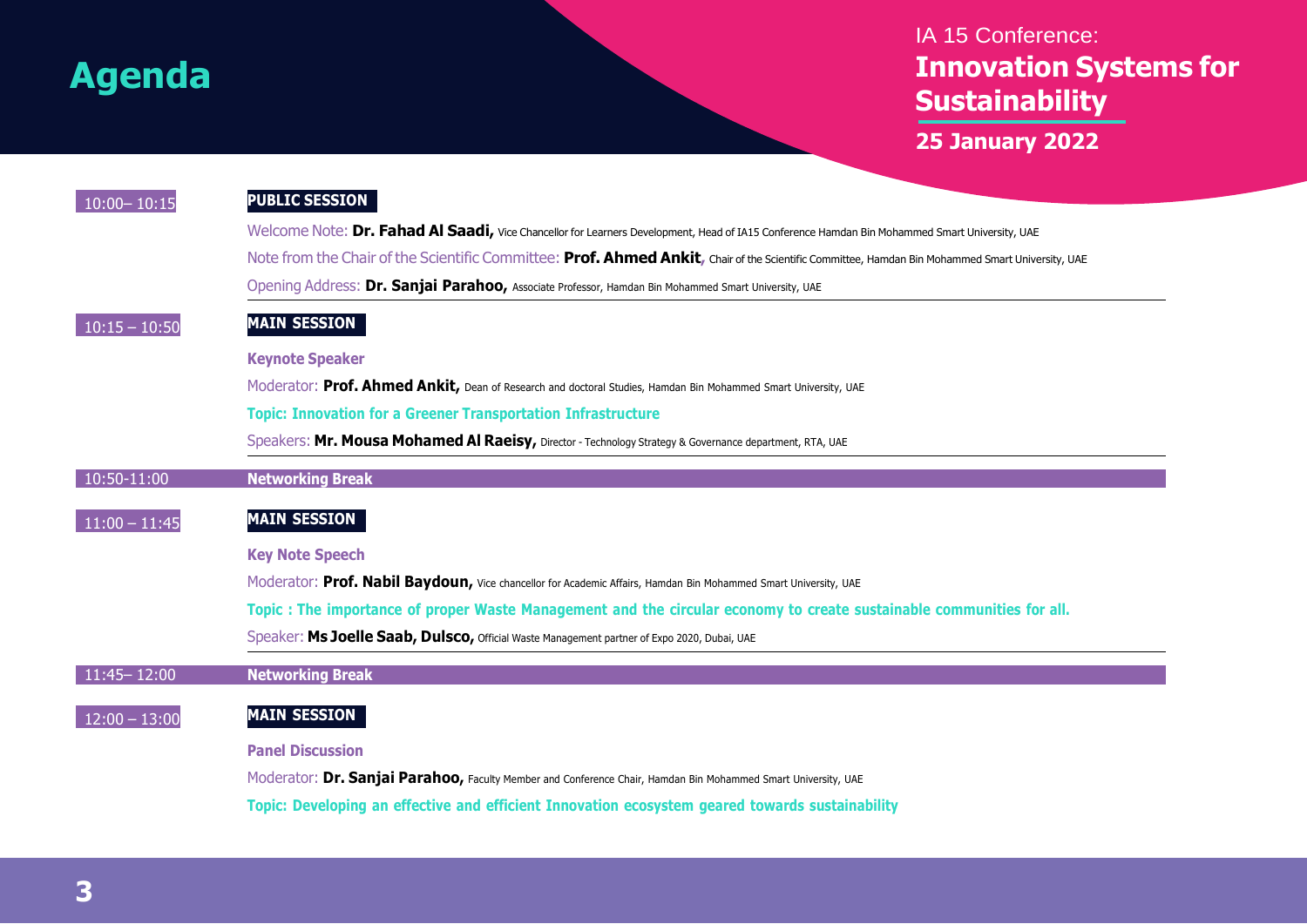### IA 15 Conference: **Innovation Systems for Sustainability**

**25 January 2022**

Panelists: **Olav Scholte;** Strategic Alliances, Public & Government Affairs and Agriculture; Signify Middle East-

**Dr.Ashraf Mahate,** Chief Economist – Dubai Exports, Dubai Department of Economic Development, Government of Dubai

**Darshan Dagli;** Director Software Solutions, META; Honeywell International ME

 $3:15 - 3:30$ 

 $\frac{13:00 - 14:0}{h}$ 

#### 12:15 to 3:15 **PUBLIC SESSION**

#### **USTART**

|                |                                                                                                              | Organizer: Mr. Saad Abbas, Smart Training Manager, Hamdan Bin Mohammed Smart University                     |  |  |
|----------------|--------------------------------------------------------------------------------------------------------------|-------------------------------------------------------------------------------------------------------------|--|--|
|                |                                                                                                              | Dr. Shaima Al Harmoodi, Faculty Member, Hamdan Bin Mohammed Smart University                                |  |  |
|                | Speaker: Mr. Muhammad Farrukh Irfan Khan, Of Counsel, United Trademark and Patent Services n                 |                                                                                                             |  |  |
|                | Jury:                                                                                                        | Mr. Muhammad Farrukh Irfan Khan, Of Counsel, United Trademark and Patent Services                           |  |  |
|                |                                                                                                              | Ms. Sabine Holl, Vice President Technical Sales and CTO MEA Technology Sales, IBM Middle East and Africa    |  |  |
|                |                                                                                                              | Mr. Farhan Faraidooni, Group CEO, SIDRA                                                                     |  |  |
|                |                                                                                                              | <b>Benita Rowe, Digital Development And Technology Specialist, UNICEF</b>                                   |  |  |
|                |                                                                                                              | Mr. Mohammed AlShael, CEO of the Corporate Strategic Affairs Sector, Department of Economic Development DED |  |  |
|                | Team 1: Fraggle   Team 2: Robosafe   Team 3: Lumi   Team 4: ICAS   Team 5: Marine Hook   Team 6: Utilization |                                                                                                             |  |  |
|                |                                                                                                              | Team 7: Spoken Hands   Team 8: Crush on You   Team 9: Ethos Earth   Team 10: Plunk Restaurant               |  |  |
|                |                                                                                                              | Team 11: Smart and Sustainable PV Window   Team 12: The sustainable builders                                |  |  |
|                | <b>USTART Closing</b>                                                                                        |                                                                                                             |  |  |
|                |                                                                                                              | Closing Note: Mr. Saad Abbas, Smart Training Manager, Hamdan Bin Mohammed Smart University                  |  |  |
| $\overline{0}$ | <b>MAIN SESSION</b>                                                                                          |                                                                                                             |  |  |
|                |                                                                                                              | <b>Parallel Session 1</b>                                                                                   |  |  |
|                |                                                                                                              | Moderator: Dr. Ahmed Al Nakeeb Program Chair - School of Business and Quality Management                    |  |  |
|                |                                                                                                              | Topic: Re-Building or Re-Branding sustainability in Services: a 5P agenda                                   |  |  |
|                |                                                                                                              | Speaker: Marianna Sigala                                                                                    |  |  |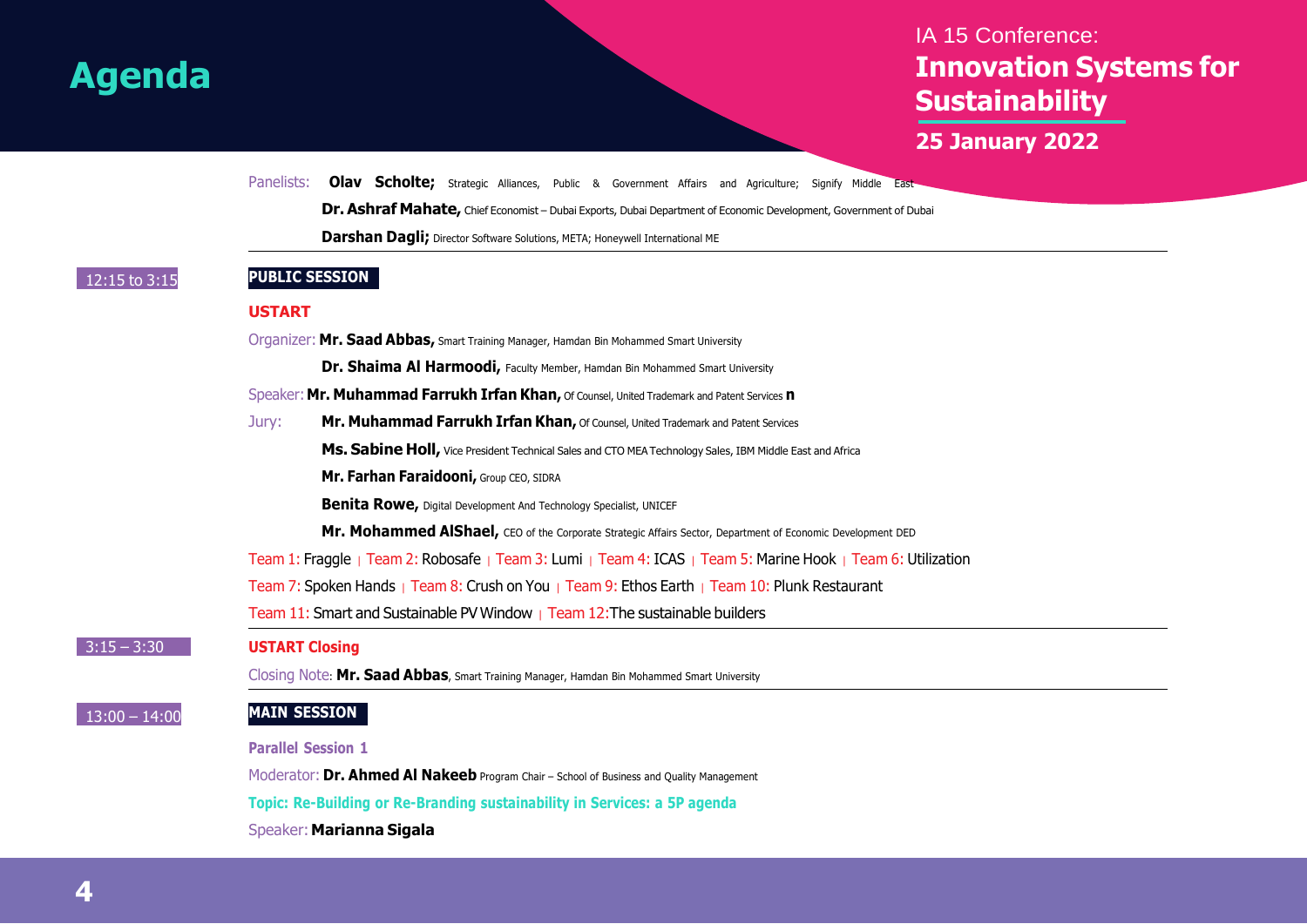### IA 15 Conference: **Innovation Systems for Sustainability**

**25 January 2022**

**Topic: Insights from Open and Cross-Industry Innovation teams - from diversity to coherent heterogeneity**

#### Speaker: **Vlad Lichtenthal**

Topic: Determinants of firms to join an international R&D consortium and its effects on firm R&D output (Nuclear Fusion industry, **green energy)**

Speaker: **Regien Sumo**

Topic: Which Cultures are Easier for Expatriates to Adjust? Host Country Cultural Influence on Expatriates' Adjustment Difficulty

Speaker: **Seydahmet Ercan**

**Topic: Sustainability through HR Legislations and Policies – Success story from UAE**

Speaker:**Pushkala Muralidharan**

Topic: Analyzing the UAE and GCC Job Market reliability for a Transition from an Oil/Gas based Energy Economy towards a **Sustainable Energy Economy**

Speaker: **Abdulla Al Shimmari**

**Parallel Session 2**

Moderator:**Dr. Bostjan Gomiscek** Faculty Member, School of Business and Quality Management

**Topic: SaifAir – Net Zero**

Speaker: **Samiullah Khan**

**Topic: Regeneration From Chiller: A New Approach Of Green Building**

Speaker:**Sushil Kannan**

**Topic: A story of widening education access for farmers: practices of the Open University of China**

Speaker: **Songyan Hou**

**Topic: Smart Steering (Smart Vehicle Cabinet)**

Speaker: **Maitha Ahmad**

**Topic: Cultivating creative thinkers, innovators and masters of core content through big ideas of sustainability.**

Speaker:**Sheela George**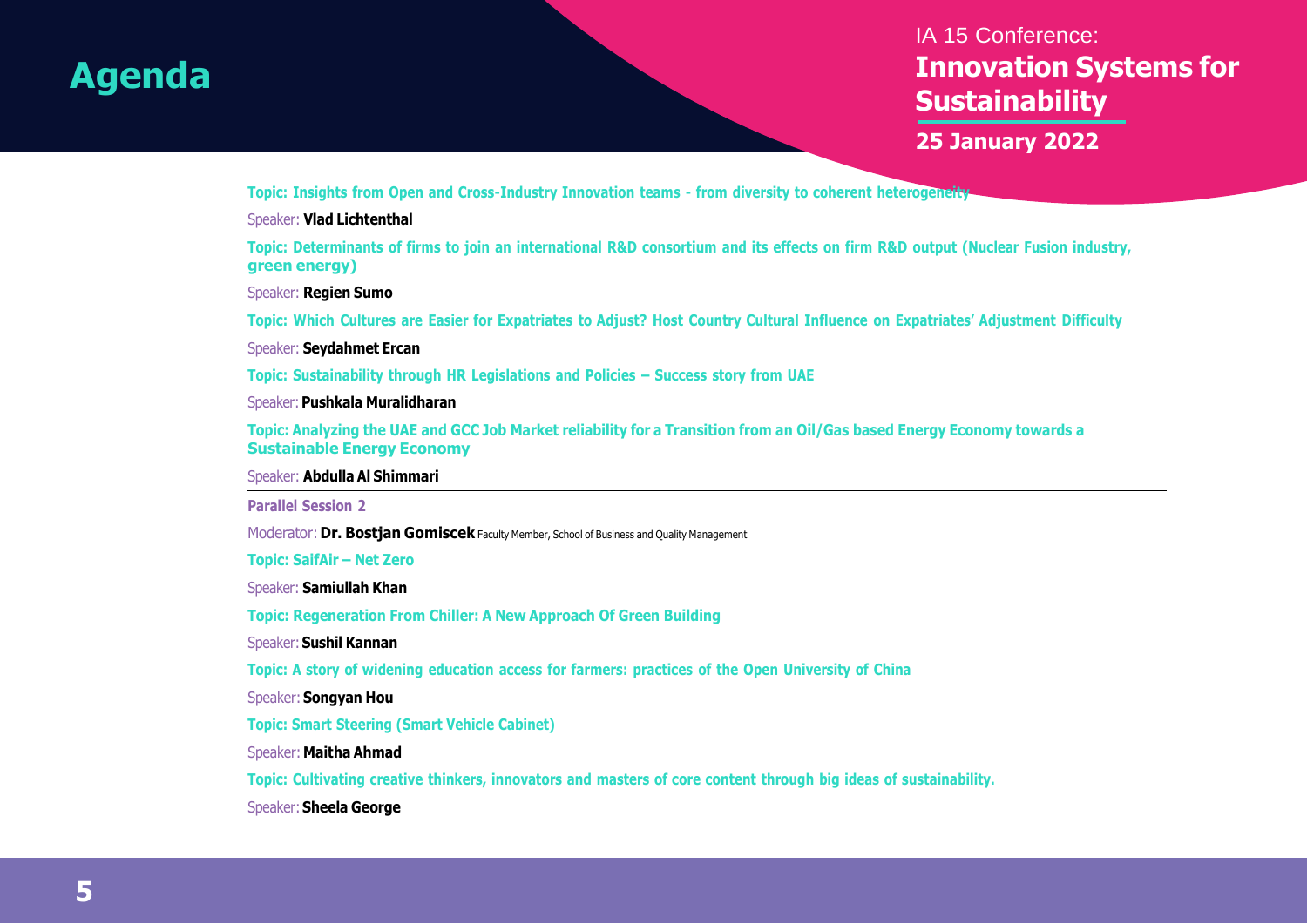### IA 15 Conference: **Innovation Systems for Sustainability**

**25 January 2022**

Topic: Innovation Frameworks in Creating Stakeholder Value: Industry 4.0 Solutions For Achieving Sustainability Goals in Hospitality Speaker: **Sanjay Nadkarni**

| $14:00 - 14:15$ | <b>Networking Break</b>                                                                                                 |
|-----------------|-------------------------------------------------------------------------------------------------------------------------|
| $13:00 - 14:00$ | <b>MAIN SESSION</b>                                                                                                     |
|                 | <b>Parallel Session 3</b>                                                                                               |
|                 | Moderator: Dr. Ahmed Al Nakeeb                                                                                          |
|                 | Moderator: Prof. Ebrahim Soltani Faculty Member, Hamdan Bin Mohammed Smart University                                   |
|                 | Topic: Determining the cause factors for effective Learning experiences in Blended learning: An Empirical investigation |
|                 | Speaker: Ahmed Al-Nakeeb / Vandana Savara                                                                               |
|                 | Topic: Identifying problems worth solving - The Female Inventors of the Future Initiative - an action research approach |
|                 | Speaker: Vlad Lichtenthal                                                                                               |
|                 | <b>Topic: The Trend and Practices of Sustainability Development Goals</b>                                               |
|                 | Speaker: Abeer Abdelrahman                                                                                              |
|                 | Topic: The Power Of Big Data Mining To Improve The Health Care System In The United Arab Emirates                       |
|                 | Speaker: Khawla Alhajaj                                                                                                 |
|                 | Topic: Use of Smart tracking system in detecting movement of affected patients during the pandemic.                     |
|                 | Speaker: Aamna Yousef                                                                                                   |
|                 | <b>Topic: Quality of Digital Services in Healthcare Sector</b>                                                          |
|                 | Speaker: Mohammed Al Marzooqi                                                                                           |
|                 |                                                                                                                         |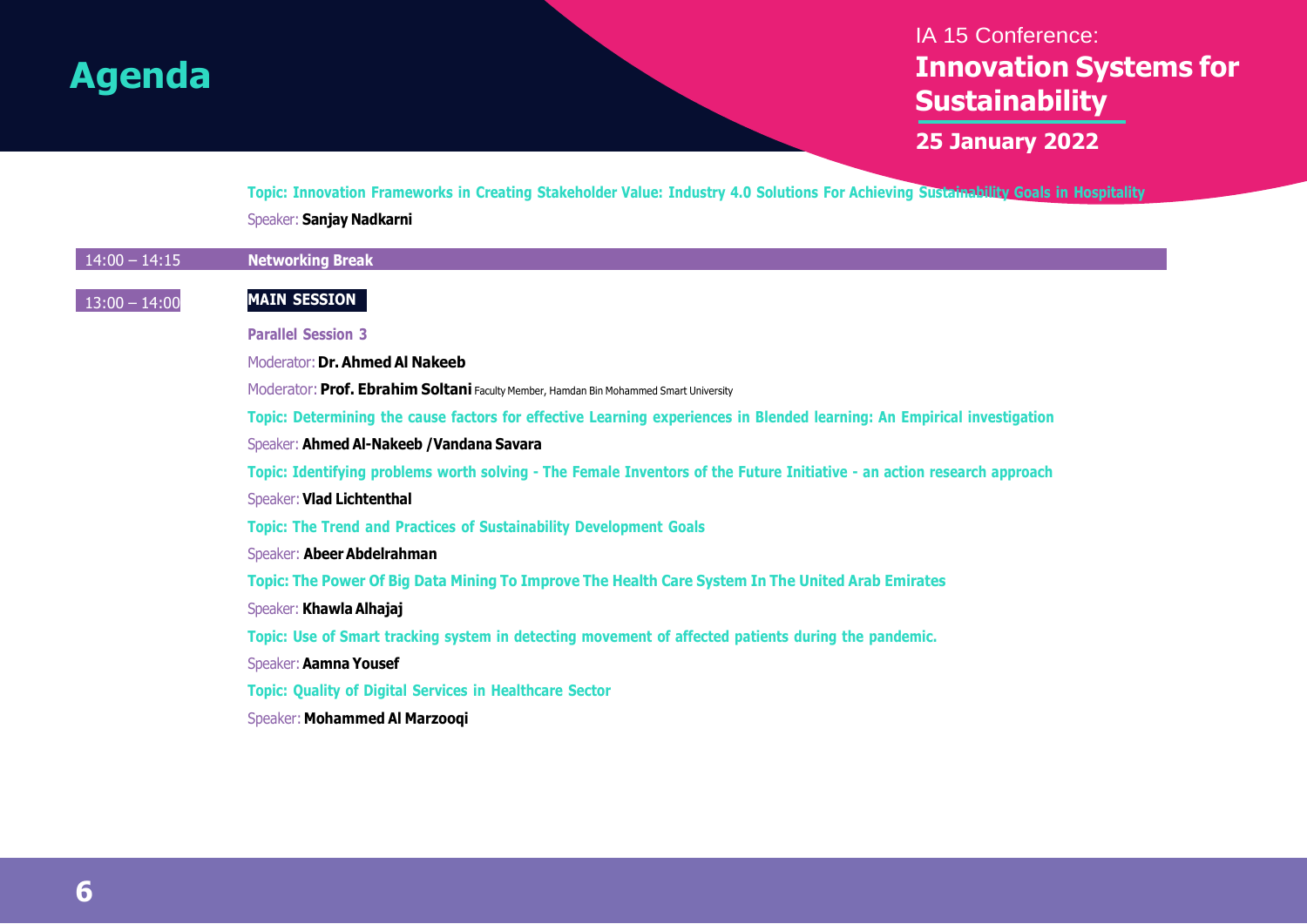### IA 15 Conference: **Innovation Systems for Sustainability**

**25 January 2022**

#### **PUBLIC SESSION**

|  | <b>Youth Talk</b> |  |
|--|-------------------|--|
|  |                   |  |

**Topic: Challenges and Opportunities for Young entrepreneurs in post Covid-19 era**

Speakers: **Mohamed Al Hammadi,** Certified Human Development and Creativity trainer, The Ideology Training institute

**Hadeel Almuraqab,** Freelancer photographer and social media marketing, UAE

**Ali Al Shamsi,** Ministry of Interior, UAE

**Laila Alshaer,** Hanover Medical Services, Owner and Founder, UAE

**Reem Al Suwaidi,** Owner of United Football Academy, UAE

#### 15:15 – 15:30 **CLOSING SESSION**

Closing Note: **Dr. Sanjai Parahoo,** Associate Professor, Hamdan Bin Mohammed Smart University, UAE

Synthesis of Innovation Arabia 15: **Prof. Ahmed Ankit,** Chair of the Scientific Program, Hamdan Bin Mohammed Smart University, UAE

#### 13:00 – 14:00 **MAIN SESSION**

**Parallel Session 4**

Moderator: **Dr. Moetaz El Sergany** Program Chair, School of Health and Environmental Studies

**Topic: Global E Waste Management**

#### Speaker: **Hanan AL Dhanhani / Salima Alsharji**

**Topic: Impacts of Plastic Waste on the Livestock Case study: Sharjah's Central Region**

#### Speaker: **Athra Alkaabi**

Topic: Trends in different solid waste in Emirate of Abu Dhabi by using real waste statistical data for the past five years (2016-2020)

#### Speaker: **Saeed Ahmed AlKhoori**

**Topic: Indoor plants as a sustainable source of air purification; a contemporary and future perspective**

#### Speaker: **Fares Alahbabi**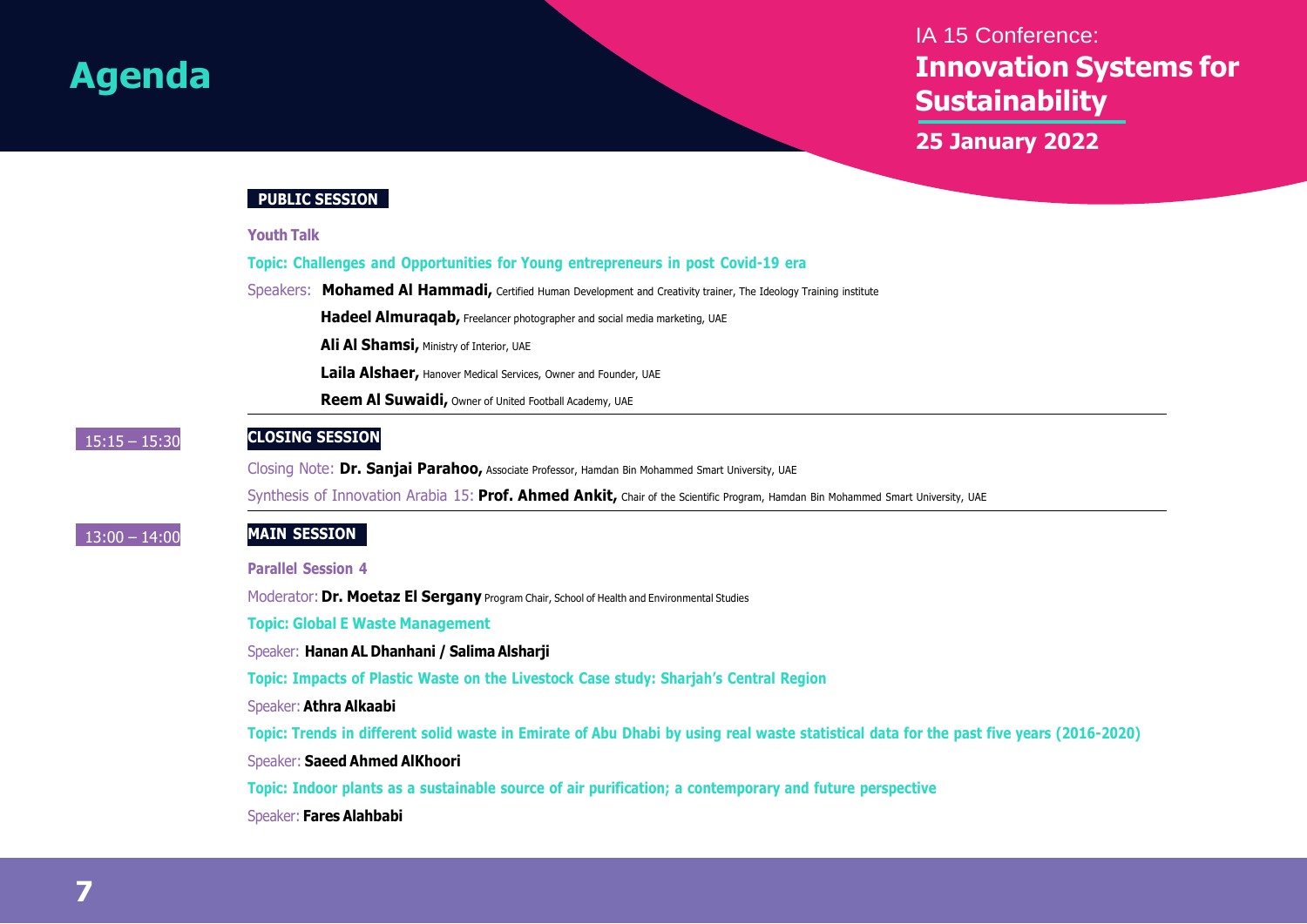### IA 15 Conference: **Innovation Systems for Sustainability**

**25 January 2022**

**Topic: The Sustainability of Medical Waste Management in the UAE**

Speaker: **Muna Al Ali**

**Topic: Construction and Demolition Waste Management**

Speaker: **Shaikha Alsamahi**

**Topic: The Impact of Technological Innovations on Healthcare Quality**

Speaker: **Muna Alhalaki**

**Topic: Hand Hygeine as a Quality Indicator for Patient Safety**

Speaker: **Sabah Hussein**

**Topic: An environmental economic approach for better understanding of water scarcity dilemma in UAE**

Speaker: **Khulood Alkokhardi**

#### **MAIN SESSION**

**Parallel Session 5**

Moderator: **Dr. Shamim Siddique** Program Chair, School of Business and Quality Management

Topic: The effect of applying the learning styles on the academic achievement among the high school students in UAE

Speaker: **Aisha Alayammahi**

**Topic: Innovations In Teaching And Learning In Online Environments**

Speaker: **Ali Mohammad**

**Topic: The Impact of Implementation the Remote Work in Federal Government**

Speaker: **Hamda Salem Masood Masood**

**Topic: Customer Excellence and Customers Experience Innovations**

Speaker: **Muna Alharbi**

**Topic: Upskilling And Reskilling The Workforce In Private And Government Sectors**

Speaker: **Hamda Almarzooqi**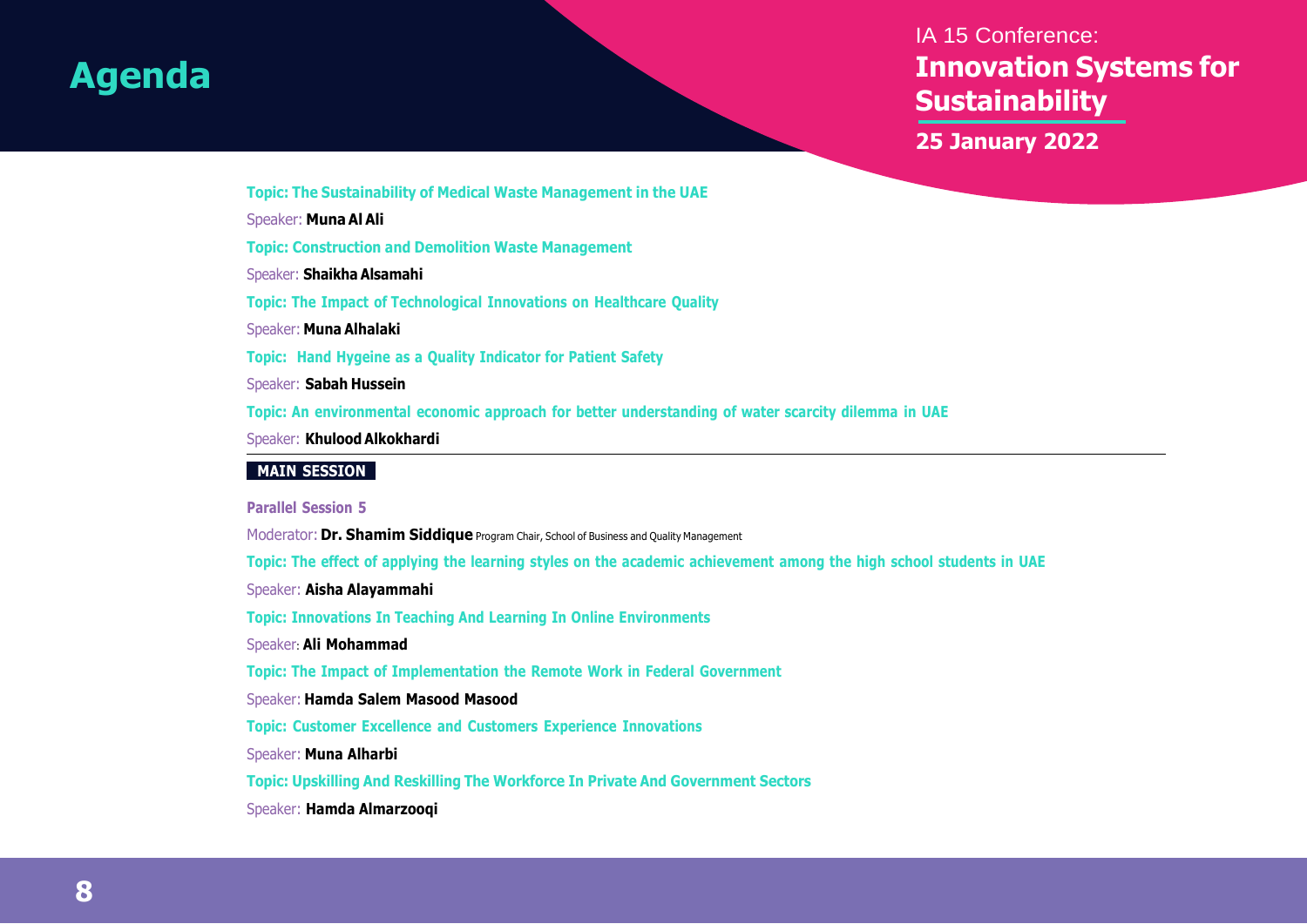### IA 15 Conference: **Innovation Systems for Sustainability**

**25 January 2022**

**Topic: Testing CEAL tool in the UAE: A case study of Etihad Airways**

Speaker: **Mayid Alshaer**

**Topic: Towards sustainable indoor quality: A risk assessment approach for the use of indoor home scents.**

Speaker: **Jawaher Al Rasheed**

**Topic: The Reasons Behind The Low Adoption And Usability Of Dubainow Services By Registered Users**

Speaker: **Hend AlNuaimi**

**استدامة تطوير الموهوبين بالواقع االفتراضي و الواقع المعزز :Topic**

Speaker: **Shaikha AlNuaimi**

#### **MAIN SESSION**

**Parallel Session 6**

Moderator: **Dr. Shamim Siddique** Program Chair, School of Business and Quality Management

Topic: TQM and Open Innovation: Resolving the Quality-Innovation Paradox Through Leveraging Ambidexterity and Open Innovation **Climate**

Speaker: **Farhat Sultana**

**Topic: Role of Innovation in Enhancing Governmental Services to the Public in the UAE**

Speaker: **Mohamed Ahmed**

**Topic: The Effectiveness and Efficiency of Real-World Corporate Innovation Initiatives in a Local Transport Entity**

Speaker: **Latifa Alnuaimi**

**Topic: The effectiveness and efficiency of real-world Corporate Innovation in ABC company**

Speaker: **Ohoud AlAnsaari**

**Topic: The Analysis of TQM Culture at Emirates NBD**

Speaker: **Reem Albanna**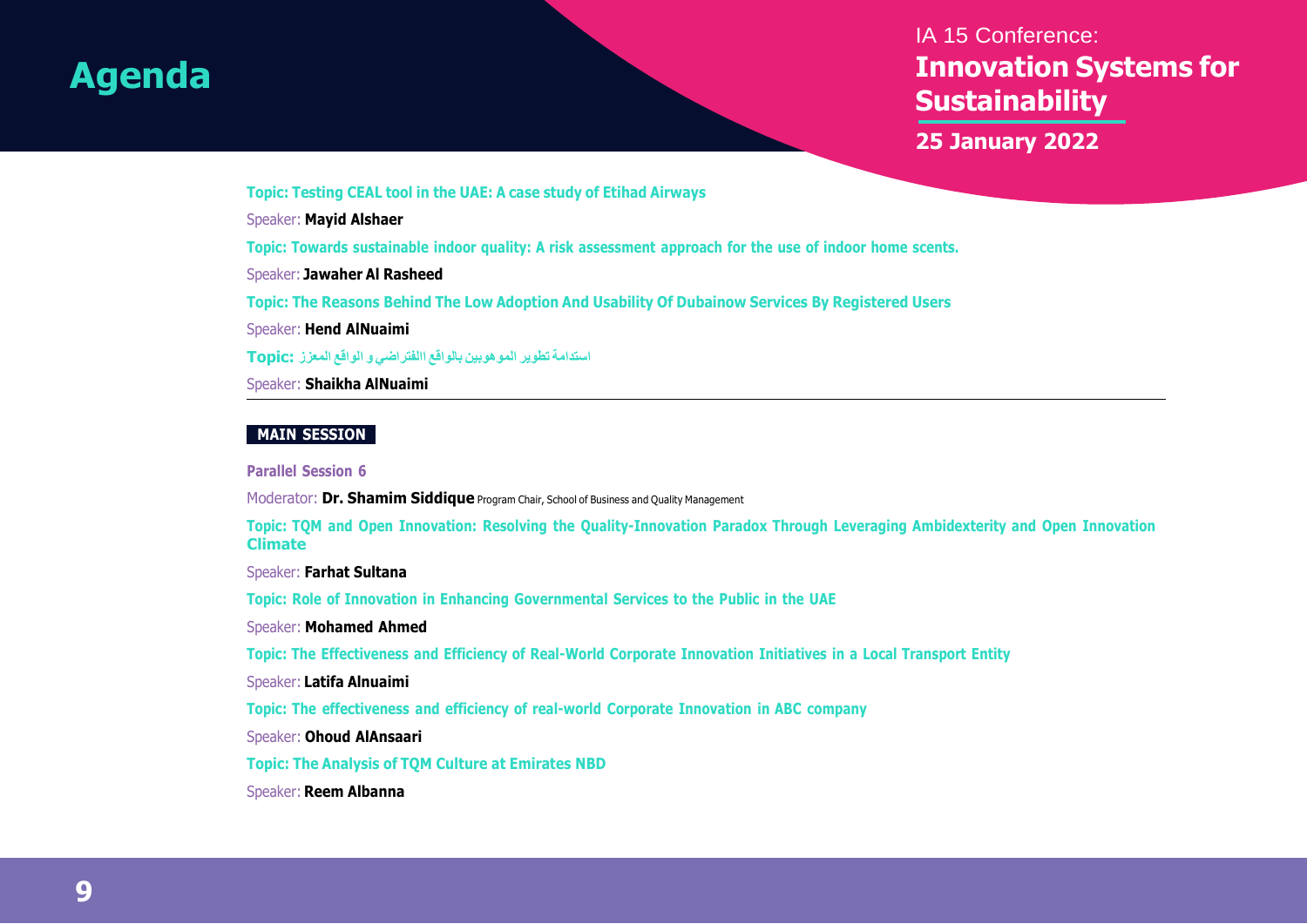### IA 15 Conference: **Innovation Systems for Sustainability**

**25 January 2022**

**Topic: Innovation and it's relevance toward increasing diversification**

Speaker: **Noura**

**Topic: Innovation-Triggered Change and the Critical Role of Leadership**

Speaker: **Turki Al Ali**

**Topic: Corporate Entrepreneurship Assessment Instrument (CEAI)- Case Study Of Dubai Police**

Speaker: **Maryam Alsuwaidi**

**Topic: The Antecedents And Consequences Of Sustainable Change In Uae's Ministry Of Energy And Infrastructure**

Speaker: **Maryam Alarri**

**Topic: Free & Regulated Trade Impacts on Sustainability**

Speaker: **Zainab Rashed**

**Topic: Sustainable Ways To Improve Sdlc Of Company**

Speaker: **Ghanim Alkaabi**

#### 17:00 – 18:00 **MAIN SESSION**

**Parallel Session 7**

Moderator: **Prof. Awoniyi Awofeso** Program Chair, School of Health and Environmental Studies

**Topic: Management Change in Post-COVID 19: A Case Study of the Healthcare Sector in the UAE**

Speaker: **Abdulla Alali**

**Topic: Effectiveness of Telemedicine Technology from patient perspective in Dubai during Covid-1**

Speaker: **Mariam Alraeesi / Reem AlBlooshi**

**Topic: Patients Satisfaction with Telemedicine During the Current Pandemic A Pilot Study**

Speaker: **Maryam Hassan**

Topic: Strategic Management of Technological Innovation in the Case of Ministry of Health and Prevention in UAE Speaker: **Hamda Kazim**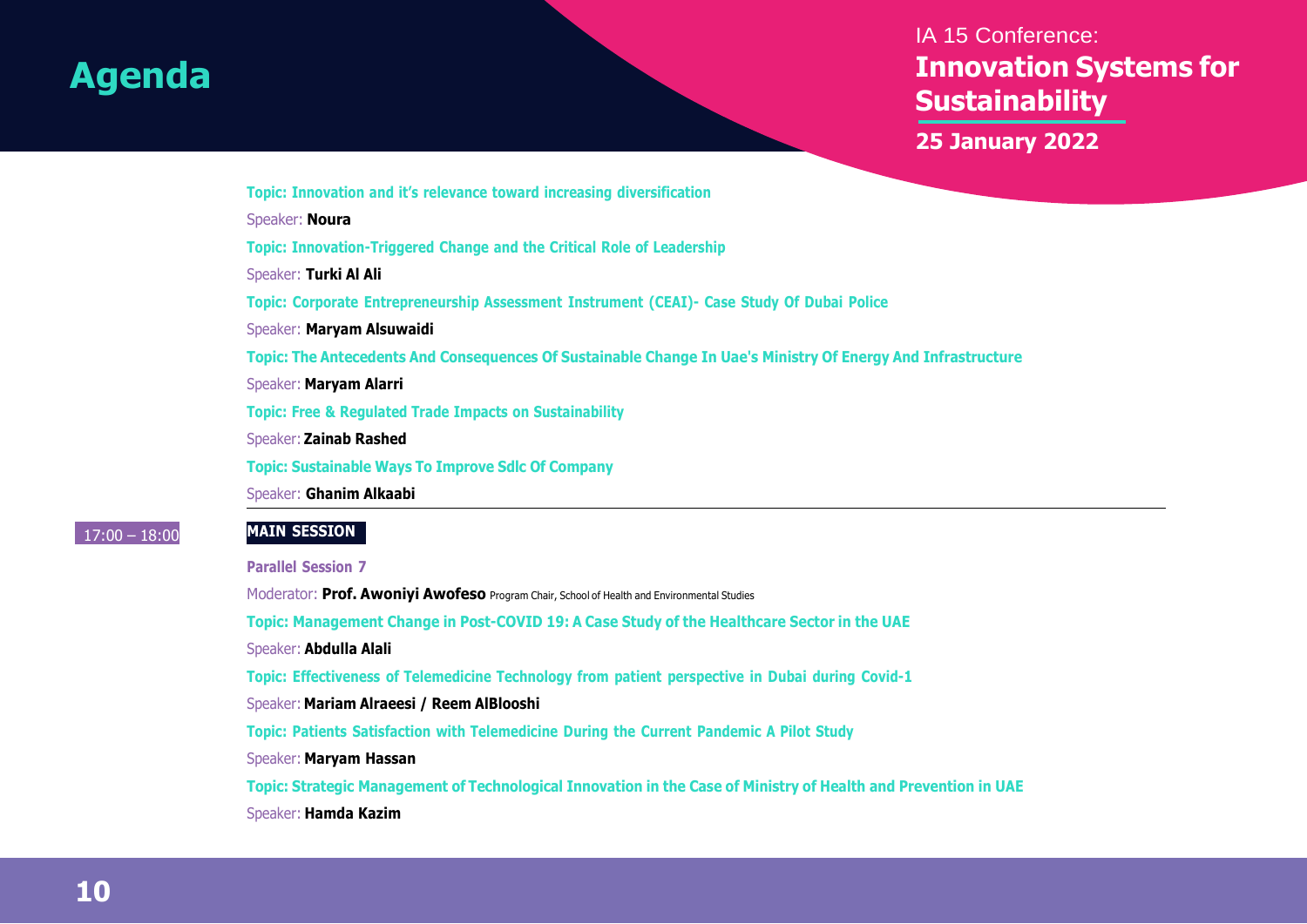### IA 15 Conference: **Innovation Systems for Sustainability**

**25 January 2022**

**Topic: Enhancing Health Supply Chain Sustainability During the COVID-19 Pandemic in the UAE Health System**

Speaker: **Dina Al Nuaimi**

Topic: Assessment of domestic water use in a selected sample of Emirati households in Dubai, United Arab Emirates

Speaker: **Noof Alhabab**

**Topic: Specimen errors and usage of EPPID**

Speaker: **Amna Mohamed Yassin**

#### **MAIN SESSION**

#### **Parallel Session 8**

Moderator: **Dr. Ying-Ying Liao** Faculty Member, School of Business and Quality Management

**Topic: Impact of Change Management on the Organizational Performance in the Era of COVID-19**

Speaker: **Nasim Najib**

**Topic: Examining Innovation in Roads and Transport Authority: A Mixed Method Study**

Speaker: **Afra Almezaina**

Topic: What is coming next? A case study across the innovation and change journey of Digital Dubai Authority

Speaker: **Latifa Alnuaimi**

**Topic: Strategic Management of Technological to services Innovation in the Emirates Group**

Speaker: **Khadija Alhammadi**

**Topic: Global Impact of CoronaVirus-19 to the Businesses and Job Market in the UAE**

Speaker: **Maitha Al Riyami**

**Topic: Shifting From Unsustainable To Sustainable Fisheries In Uae**

Speaker: **Sara Alabdalla**

Topic: The Impact of Emiratization Policy Track on Human Resource Management Practices: Qualitative Evidence from the Banking Sector

Speaker: **Noora Alzaabi**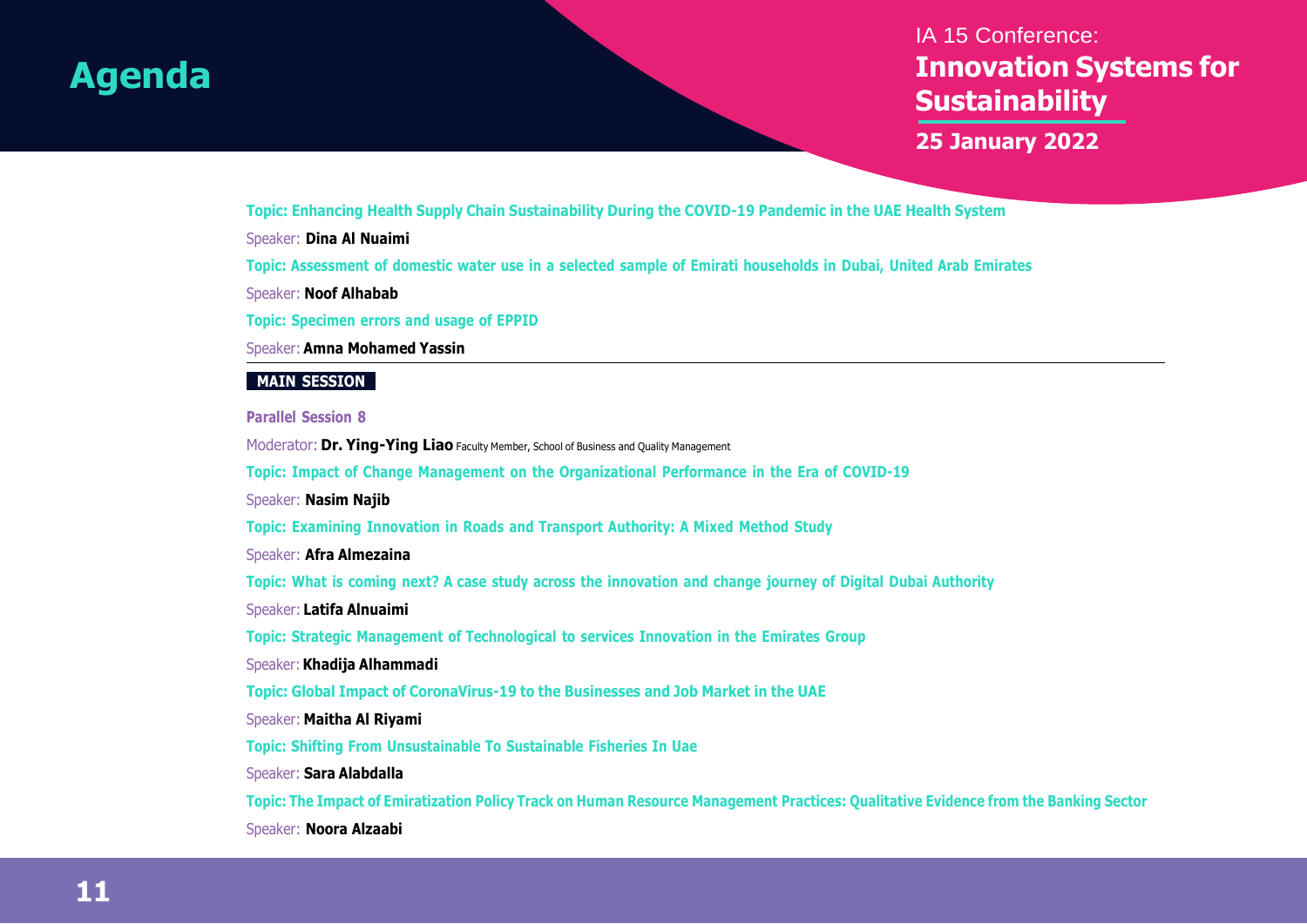# **PARTNERS AND SPONSORS:**

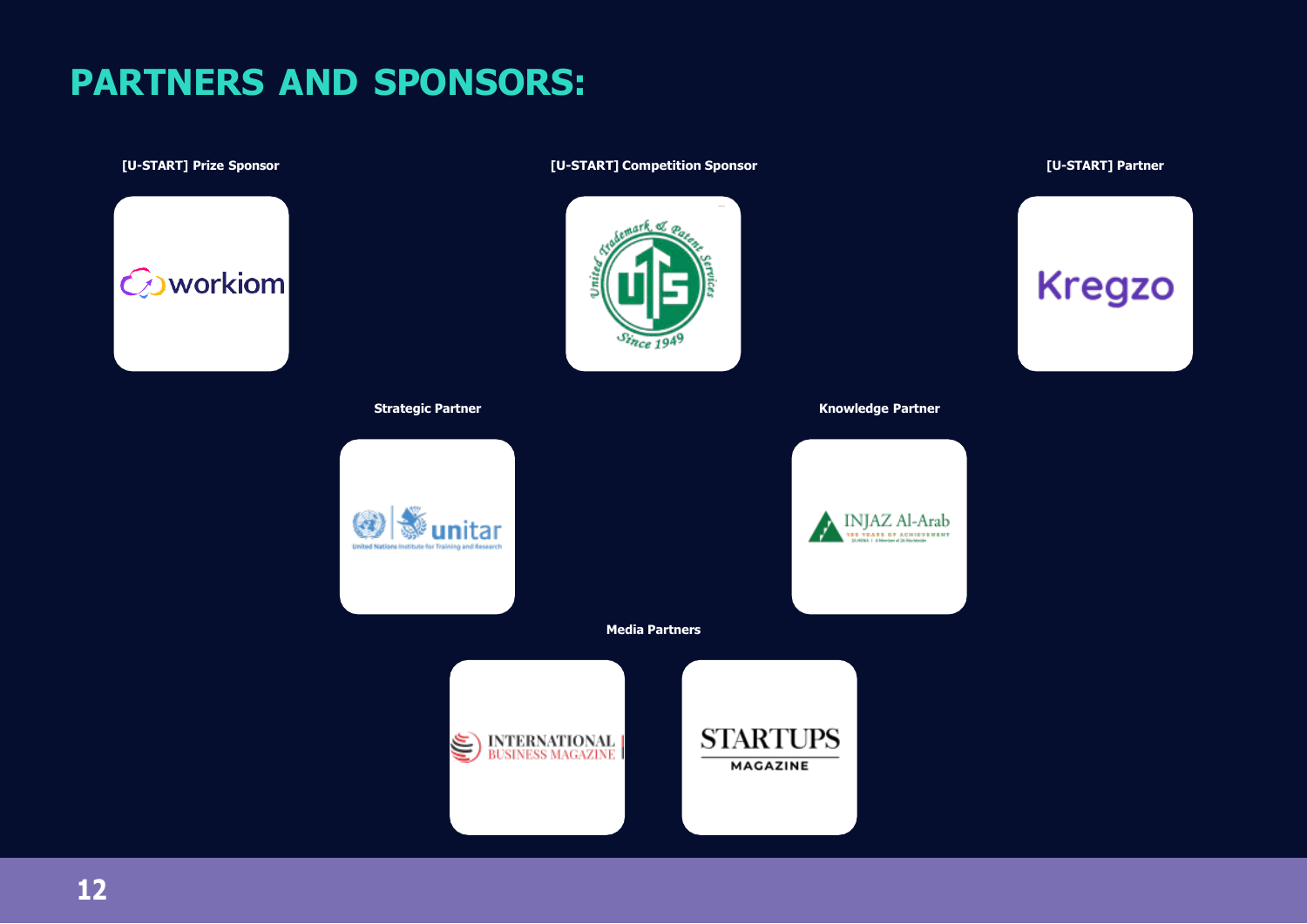# **INNOVATION ARABIA SUMMIT 24 th February 2022**